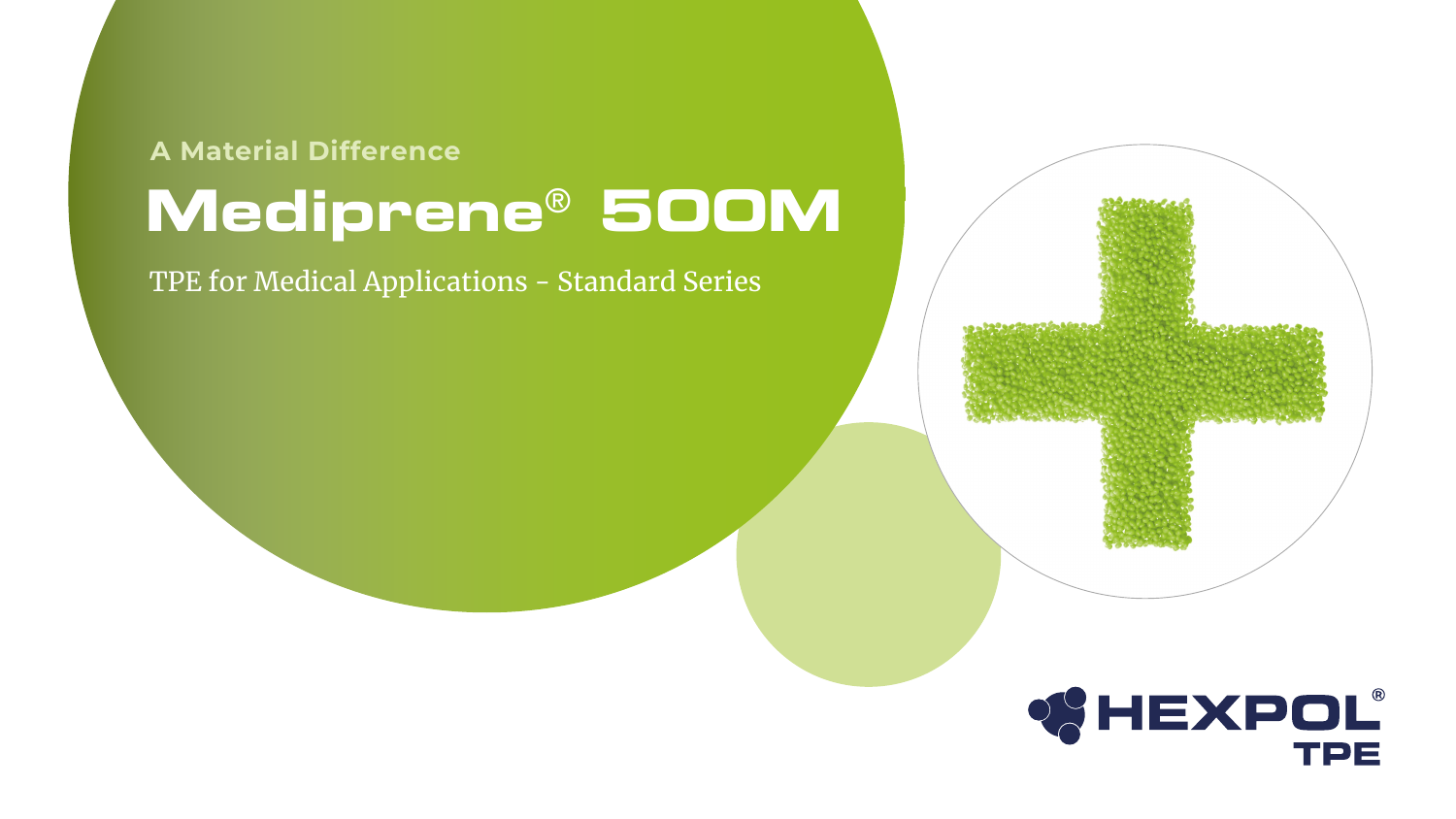## **CONTENTS**

[Introduction](#page-2-0)  $\Theta$ [Raw Material Selection](#page-3-0)  $\bigodot$ [Biocompatibility Tests](#page-6-0)  $\bigodot$ [European Pharmacopoeia](#page-9-0)  $\Theta$ [Key Properties](#page-12-0)  $\ominus$ [Processing](#page-16-0)  $\bigodot$ [Typical Applications](#page-13-0)  $\bigodot$ [Grade Table](#page-15-0)  $\bigodot$ [Cytotoxicity Tests](#page-5-0)  $\ominus$ [Regulatory Compliance](#page-4-0)  $\Theta$ [Sterilization Performance](#page-14-0)  $\bigodot$ [Change Control](#page-10-0)  $\bigodot$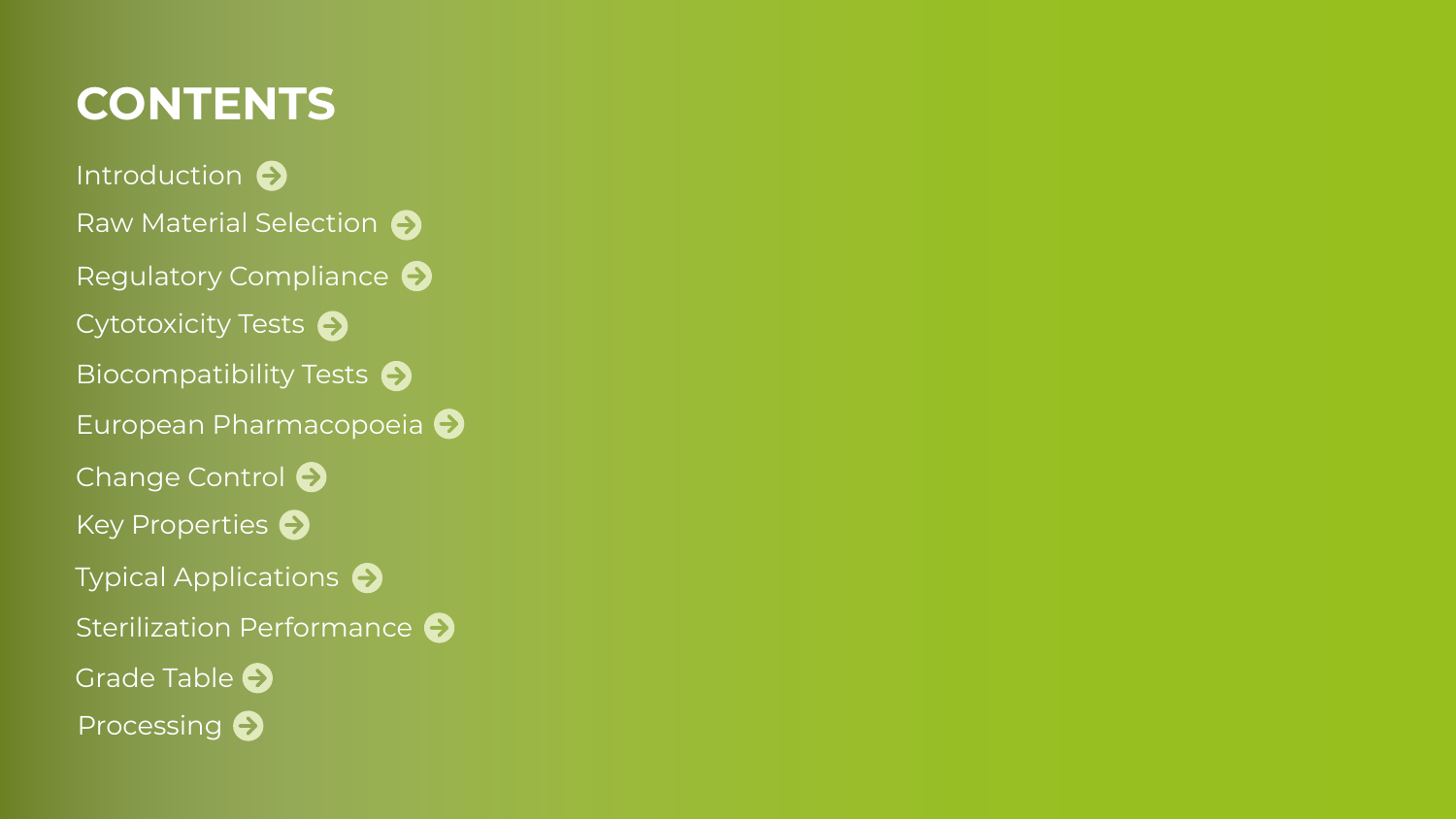Mediprene thermoplastic elastomers (TPEs) are suitable for a wide variety of uses in the medical and pharmaceutical market and new applications are being developed all the time. Mediprene compounds combine the performance of vulcanised rubbers with the processing properties of thermoplastics, delivering sophisticated design opportunities through a wide and flexible range of products.

Thermal and mechanical properties can be designed into the formulations. Mediprene TPEs are recyclable in closed-loop systems. They have proven to be strong alternatives as replacement for PVC, they are synthetic and latex free thereby minimising allergy risks.

The right TPE formulation is the key to a safe and successful medical product. When a standard formulation does not meet the needs of a unique application, we will apply our expertise in formulating a custom solution. In this guide we show typical properties for our most common grades, these tables do not list all available properties and materials.

Please use this guide as an introduction to the Mediprene 500M standard series and **[contact us](mailto:mediprene%40hexpolTPE.com?subject=Mediprene%20500M%20Standard%20Series%20eGuide)** to discuss your specific requirements.

## <span id="page-2-0"></span>**Introduction**





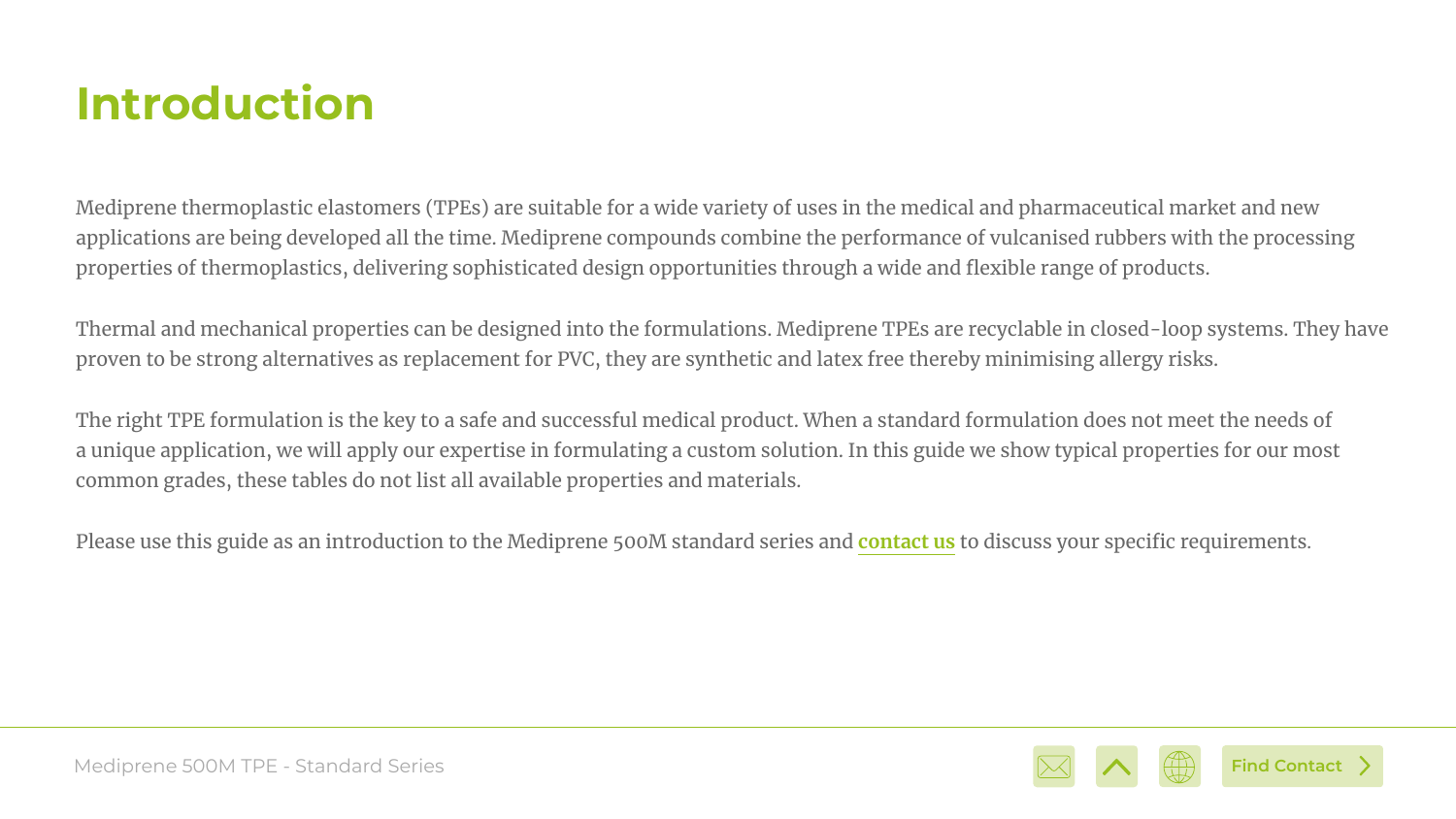In order to be called Mediprene, the raw material constituents of the compound must not only comply with food contact norms like FDA 21CFR and Commission Regulation (EU) No 10/2011 but also have medical approvals, assuring their biocompatibility.

We have introduced a clear policy for the selection of raw materials for Mediprene compounds, typically consisting of; SEBS rubber, paraffinic oil and polypropylene:

- The rubber should be selected from a series of rubbers where representative grades have passed USP Class VI
- The paraffinic oil should be a medicinal white oil, complying with the European Pharmacopoeia for liquid paraffin and USP for mineral oils
- The polypropylene should be a medical grade that has passed USP Class VI

Originating from medical raw materials with high biocompatibility status and compounded under clean conditions, Mediprene TPEs are the material of choice for medical customers who want to maximize the probability that their devices will pass relevant medical tests.

# <span id="page-3-0"></span>**Raw Material Selection**





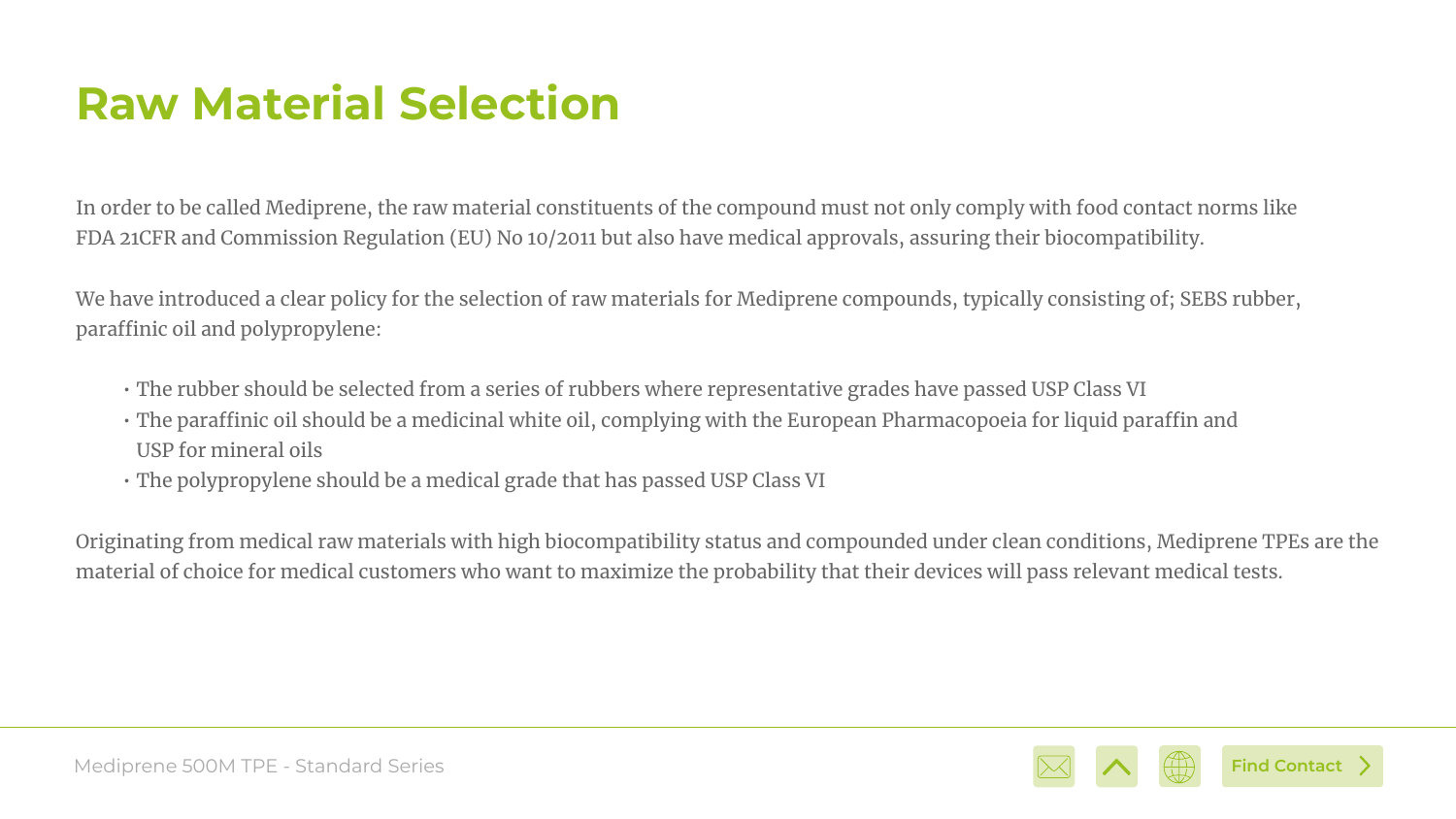The basis for a successful outcome in medical tests is raw material selection, only allowing raw materials that, from a medical point of view, are highly qualified. The raw materials are then compounded together under clean conditions, with high consistency.

To further assure the customer, representative grades from the Mediprene standard series (500200M-03 and 520580M-03, respectively) have been tested by NAMSA for cytotoxicity according to ISO 10993-5 and for biocompatibility according to ISO 10993-4 (Hemolysis), ISO 10993-10 (Intracutaneous Reactivity and Sensitization), ISO 10993-11 (Acute Systemic Toxicity) and USP Class VI. All materials that were tested successfully passed (copies of the certificates are available on request).

The other compounds in the Mediprene standard series with hardness values between 20 ShA (500200M-03) and 58 ShD (520580M-03) consist of the same raw materials and would therefore probably pass if tested. Note that there is an overlap between some tests in USP Class VI and tests described in parts of ISO 10993, meaning that the material is highly likely to pass parts of ISO 10993 when having passed USP Class VI. However, be aware that it is always the responsibility of the supplier of the finished product to perform relevant tests to ensure that the complete device fulfils the compliance criteria that have been set up for the product.

# <span id="page-4-0"></span>**Regulatory Compliance**



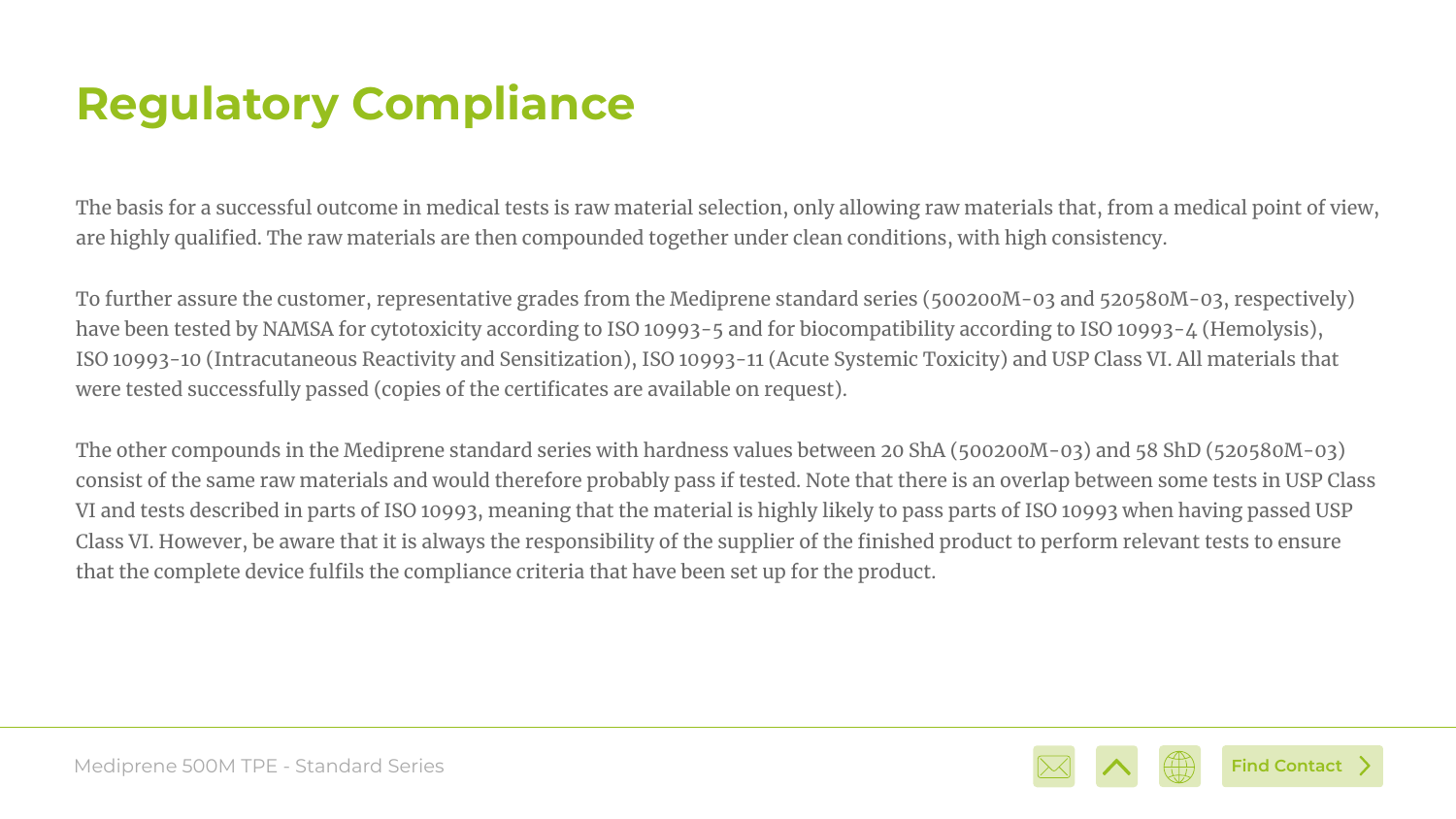The purpose of the next few pages is to briefly describe the tests in the United States Pharmacopoeia (USP) and ISO 10993 that have been done on representative grades from the Mediprene standard series. We also include comments on compliance with European Pharmacopoeia (EP) monographs.

# <span id="page-5-0"></span>**Regulatory Information**

The elution test, as described both in monograph 87 of the United States Pharmacopoeia and in part 5 of ISO 10993, includes the following: • The sample material is extracted with sodium chloride solution or serum-free mammalian cell culture medium under

• A cell culture (L-929 mammalian fibroblast cells) is exposed to the sample extract as well as a positive and a negative control under

- well defined conditions
- well defined conditions
- guidelines in USP <87> as none, slight, mild, moderate or severe (grades 0-4).

• The cells are checked (appearance, cell lysis etc) after 48 hours and the response to the sample extract is judged with help of the



The requirements of the test according to USP <87> are met if the response to the sample extract is not greater than 2 (mildly reactive). ISO 10993-5 does not contain a pass/fail criterium for this test.

#### **Cytotoxicity Tests – USP <87> and ISO 10993-5**



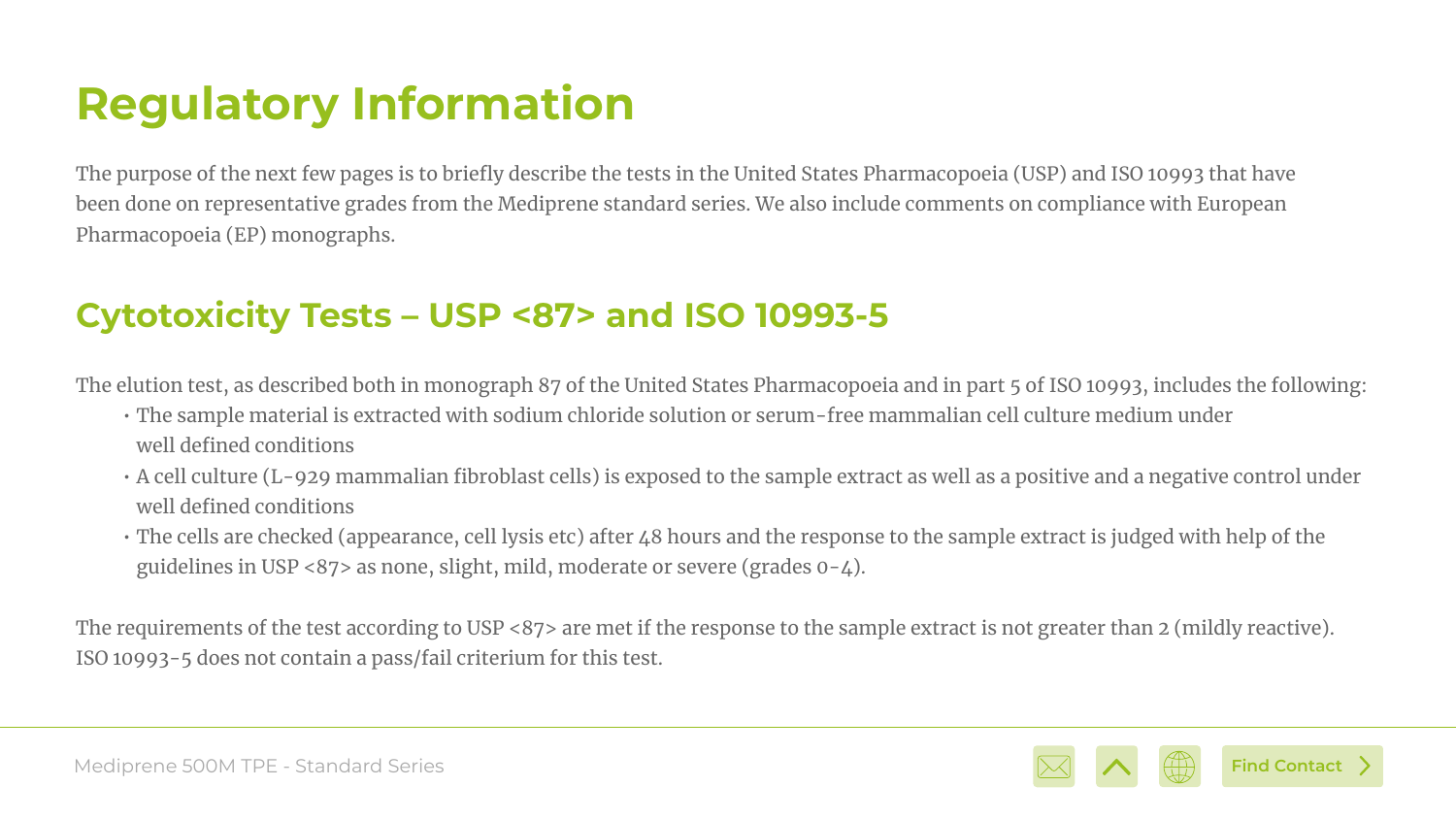Biological reactivity tests, in vivo, are described in USP <88>. Six plastic classes are defined – USP Class I-VI, among which USP Class VI requires the most exhaustive testing. USP Class VI contains the following main tests:

- Systemic injection test
- Intracutaneous test
- Implantation test

Except for the implantation test, tests are carried out using extracts of the material to be tested. These extracts are prepared with differed solvents under well-specified conditions (surface area, temperature, time etc).

For the implantation test small sample strips (minimum 10x1 mm) are used.

On the following pages is a brief description of each test and its purpose.

#### <span id="page-6-0"></span>**Biocompatibility Tests According to USP (USP Class VI)**



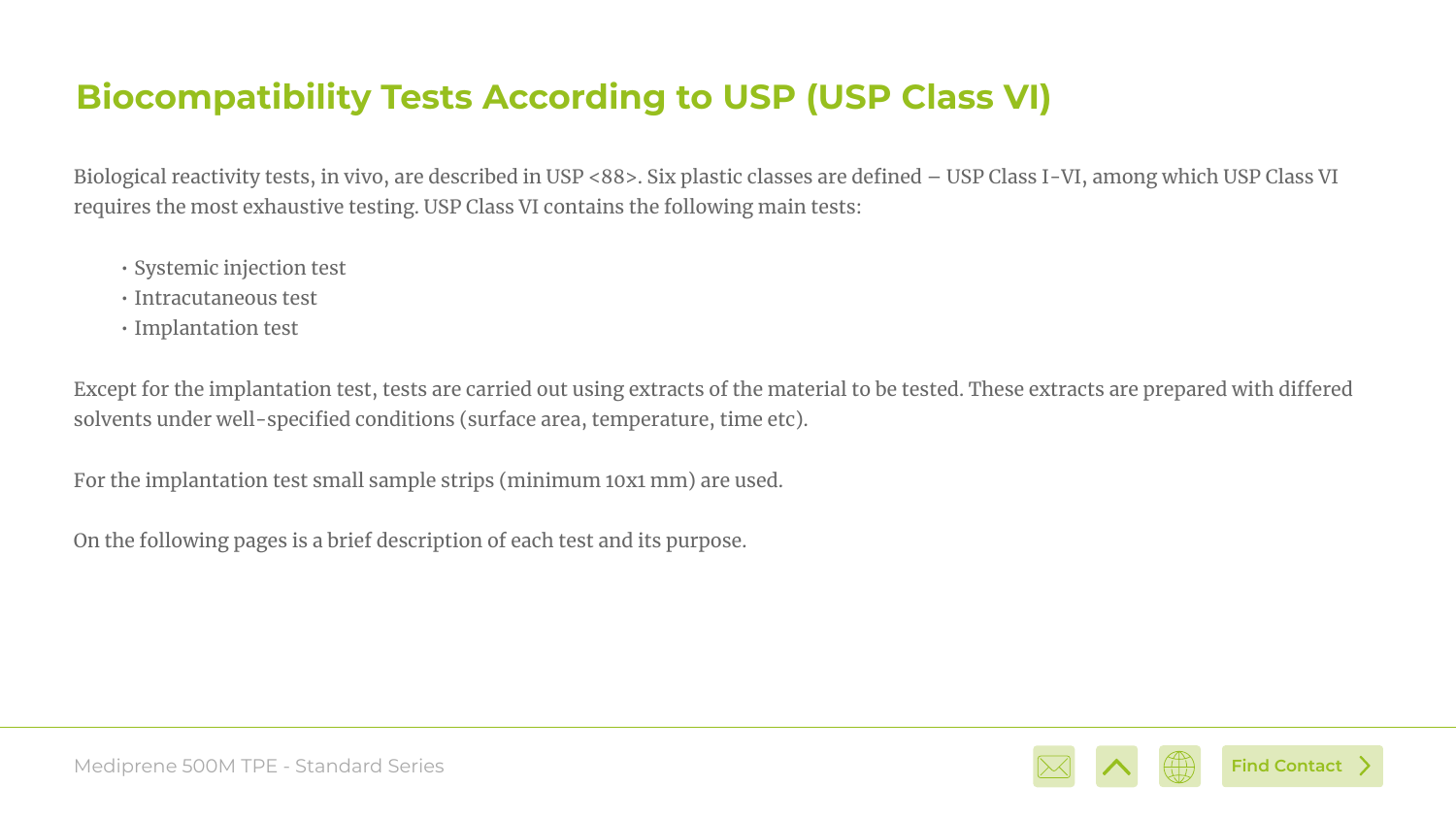*PURPOSE* : Determine the biological response of mice to the material by injection of specific extracts prepared from samples of the material.

*TEST* : Extracts of the sample material in sodium chloride solution, 1 in 20 solution of alcohol in sodium chloride solution, polyethylene glycol 400 and vegetable oil, respectively, as well as blanks are injected into albino mice. The mice are then observed at different time intervals up to 72 hours after injection. If none of the animals treated with the extract of the material shows a significantly greater biological reactivity than the animals treated with the blank, the material has passed the test.

#### **Systemic Injection Test**







*PURPOSE* : Determine the local biological response of rabbits to the material by injection of specific extracts prepared from samples.

*TEST* : Place extracts of the sample material in sodium chloride solution, 1 in 20 solution of alcohol in sodium chloride solution, polyethylene glycol 400 and vegetable oil, respectively, as well as blanks are injected into albino rabbits intracutaneously. Each extract is injected into two animals on one side of the spinal column and the blank on the opposite side. The injection sites are examined for evidence of tissue reactions such as erythema, edema and necroses at different time intervals up to 72 hours after injection. The observations for both extract and blank sites are rated on a numerical scale based on guidelines given in USP <88> every time the sites are inspected. After 72 hours the overall mean score for each sample and each corresponding blank is calculated. If the difference in mean score between sample and blank is 1.0 or less the material extracted has passed the test.

#### **Intracutaneous Test**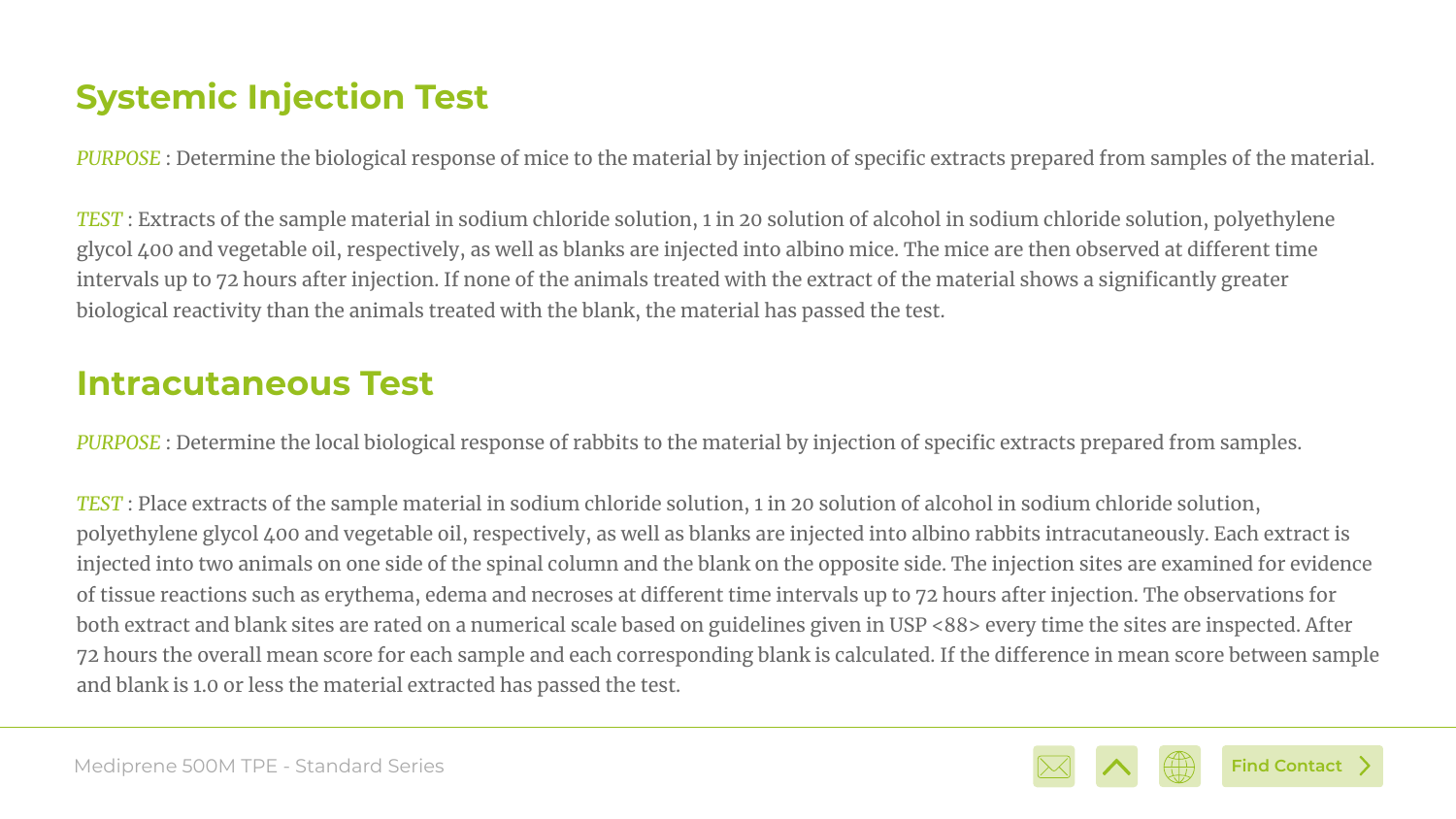*PURPOSE :* To evaluate the reaction of living tissue to the material by the implantation of a sample into the tissue of a rabbit.

*TEST:* The paravertebral muscle of two rabbits is implanted – each by four strips of the sample material and two strips of USP High-Density Polyethylene RS. The animals are kept minimum 120 hours and are then sacrificed by an overdose of anaesthetic agent or other suitable agent. The tissue is cut and the tissue portion surrounding each strip is examined for hemorrhage, necrosis, discolorations, infections and encapsulation.

Encapsulation is determined by measuring the width of the capsule and rated on a numerical scale based on the guidelines given in USP <88>. The difference between the average scores for the sample and the control are calculated. If the difference is 1.0 or less the material has passed the test, alternatively if the difference in sample and control mean scores for more than one of the implant sites is less than or equal to 1 for any implanted animal.

Please note that, even though representative Mediprene grades have passed these implantation tests. We do not supply thermoplastic elastomers for implants.

#### **Implantation Test**





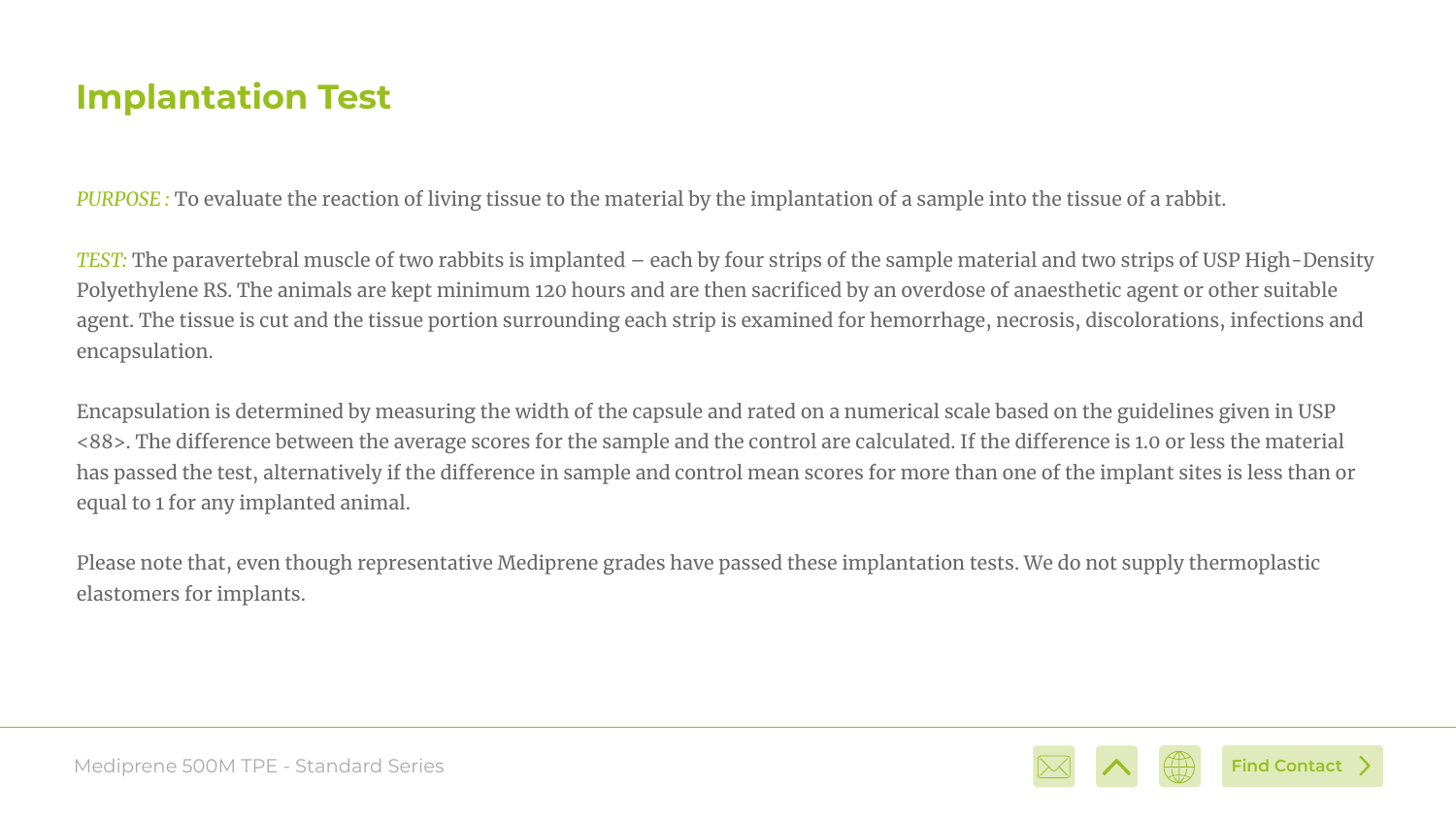The European Pharmacopoeia contains monographs and other texts that are designed to be appropriate to the needs of regulatory authorities, people engaged in quality control and manufacturers of starting materials and medicinal products.

We have successfully tailor-made Mediprene grades that have passed selected monographs in chapter 3.1 of the European Pharmacopoeia, dealing with materials used for the manufacture of containers.

Please **[contact us](mailto:mediprene%40hexpoltpe.com?subject=Mediprene%20500M%20standard%20eGuide%20EN)** for advice if compliance with a special EP monograph is needed.

#### <span id="page-9-0"></span>**European Pharmacopoeia (EP)**



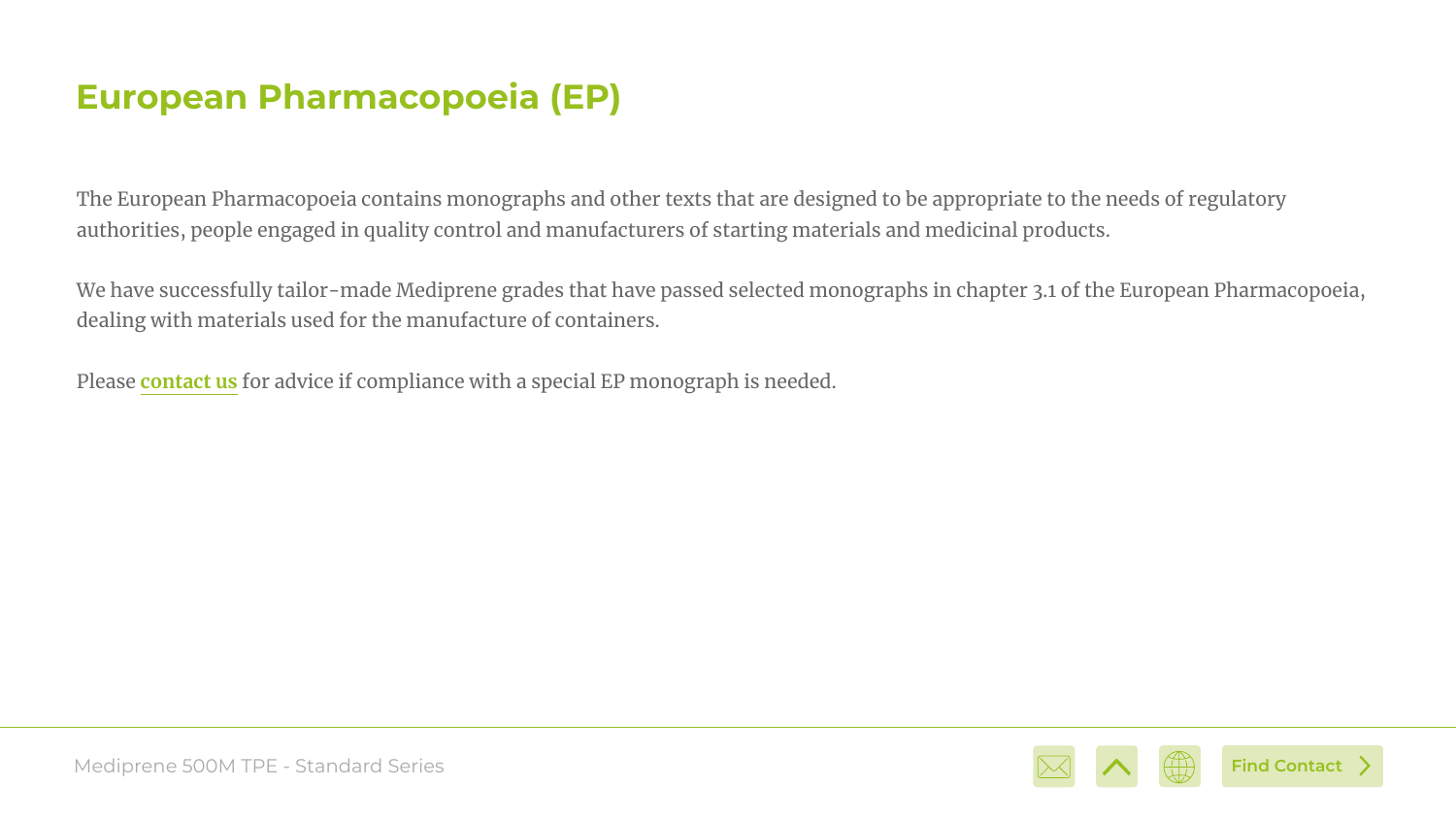We are well aware of the severe consequences that most medical customers face when a formulation is changed. Therefore, Mediprene formulations are never changed unless one or more of its constituents cease to exist.

In case a formulation from the Mediprene standard series has to be changed due to a change or discontinuation of one or more raw materials, HEXPOL TPE will notify the customer. A volume of the unchanged compound corresponding to the quarterly updated two year forecast from the customer can then be made available to allow the customer to qualify a replacement compound.\*

\*With exception of Force Majeur situations.

# <span id="page-10-0"></span>**Formulation Stability, Change, Notification and Availability**



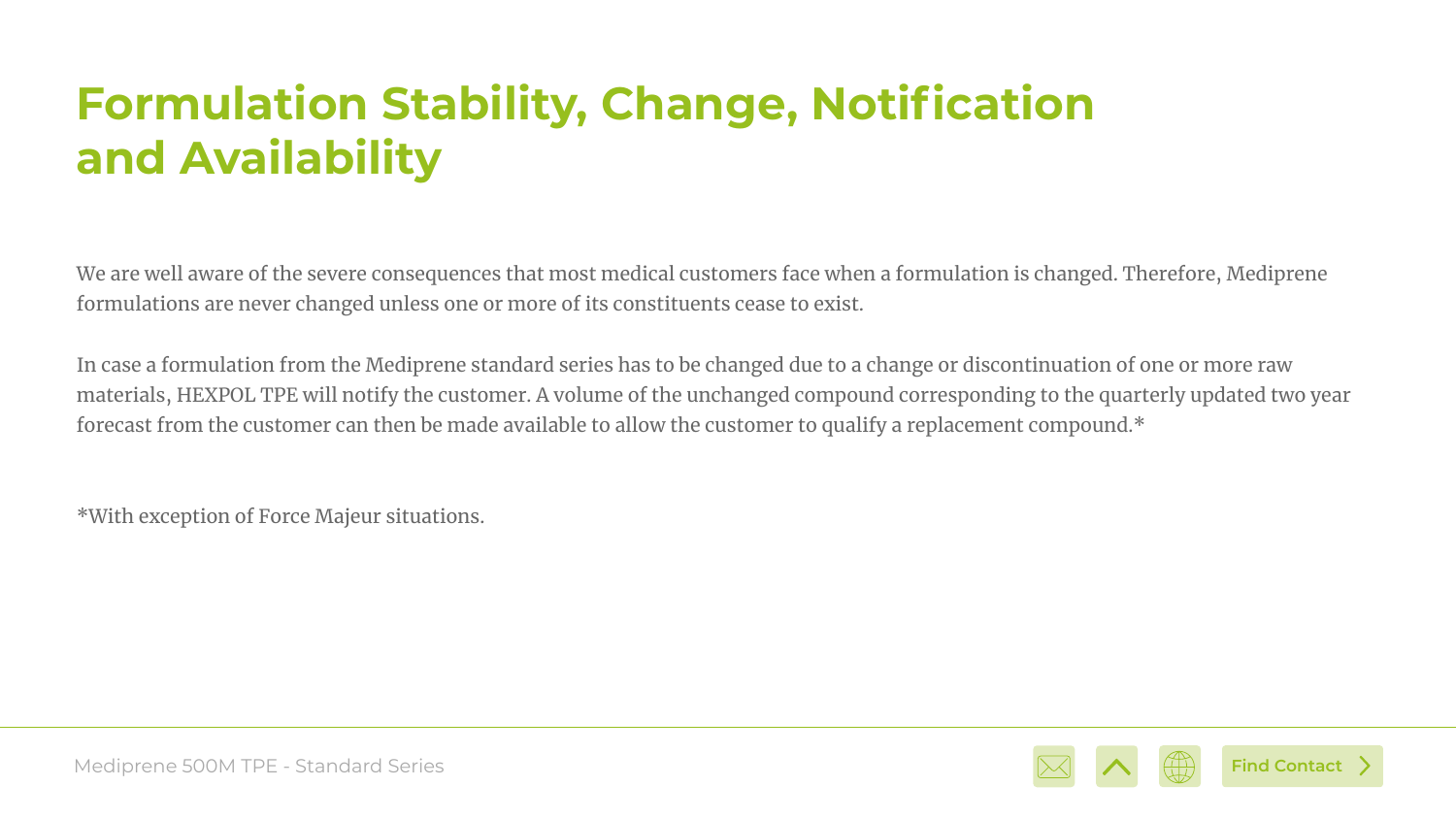Mediprene thermoplastic elastomers are produced with modern production equipment, designed for easy cleaning and with traceability and documentation based on the requirements of ISO 13485:2016 (medical devices). To achieve the high cleanliness that every medical customer has the right to expect, special measures are taken, such as:

- Thorough and well documented cleandown of the compounding line before running Mediprene compounds
- Closed systems from ribbon blender to packaging
- Special precautions in the ribbon blender and packaging areas
- Operators wearing clean clothes, gloves and hairnet

Mediprene grades are all manufactured under strict quality control, ensuring product property consistency. Our site producing Mediprene compounds is accredited to ISO 9001, ISO 14001 and ISO 13485.

# **Clean Line Production and Quality**



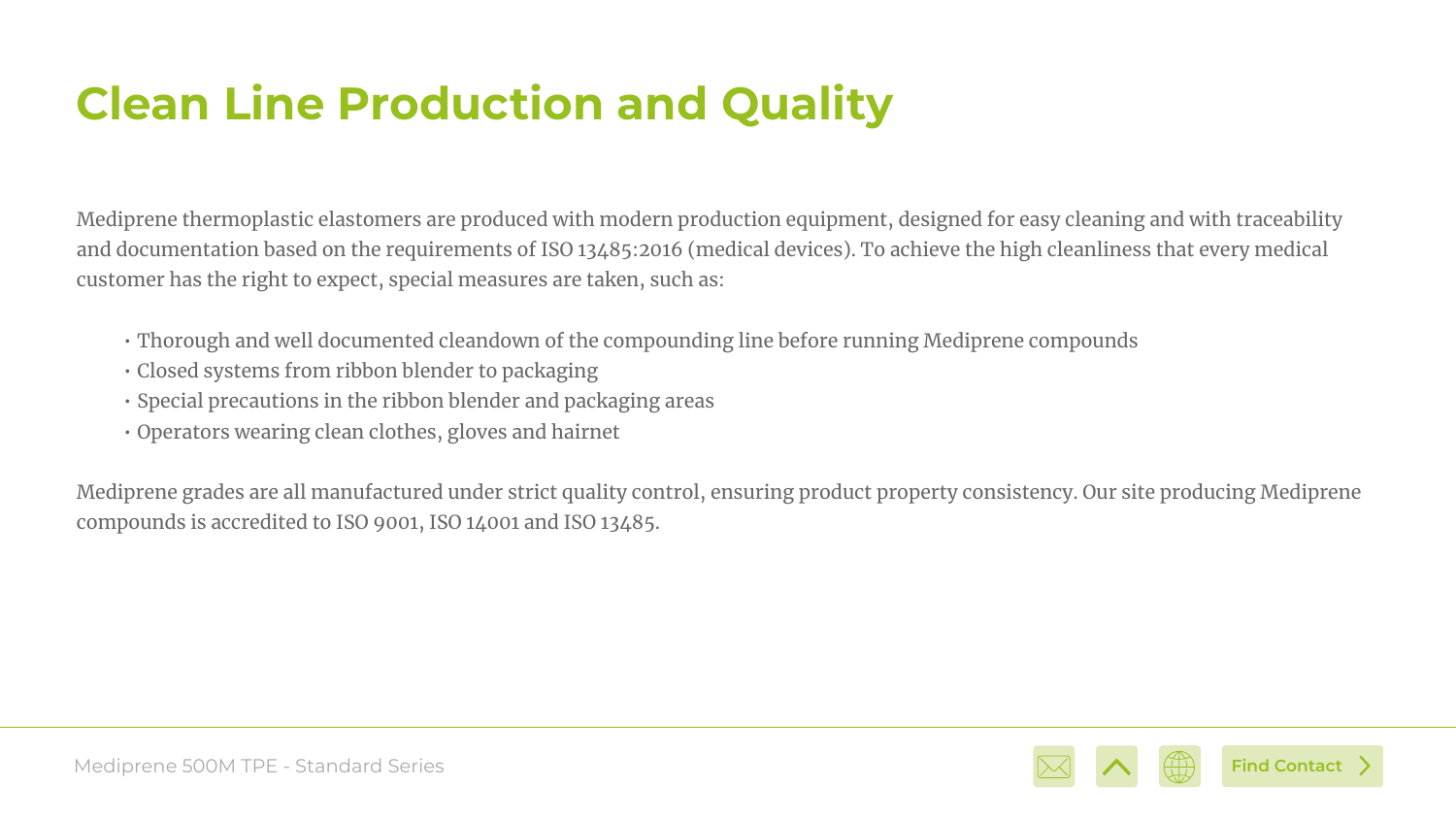- Flexibility and elasticity
- Transparent grades available
- Can be easily coloured in any shade
- Soft touch
- Excellent resistance to many fluids used in the health-care environment
- PVC, silicone and latex free
- Adhesion to PP or PE without modification in overmoulding and coextrusion
- Processable with ordinary methods for thermoplastics processing, such as
	- injection moulding and extrusion.
- Short cycle times

## <span id="page-12-0"></span>**Key Properties**

Mediprene 500M TPE - Standard Series



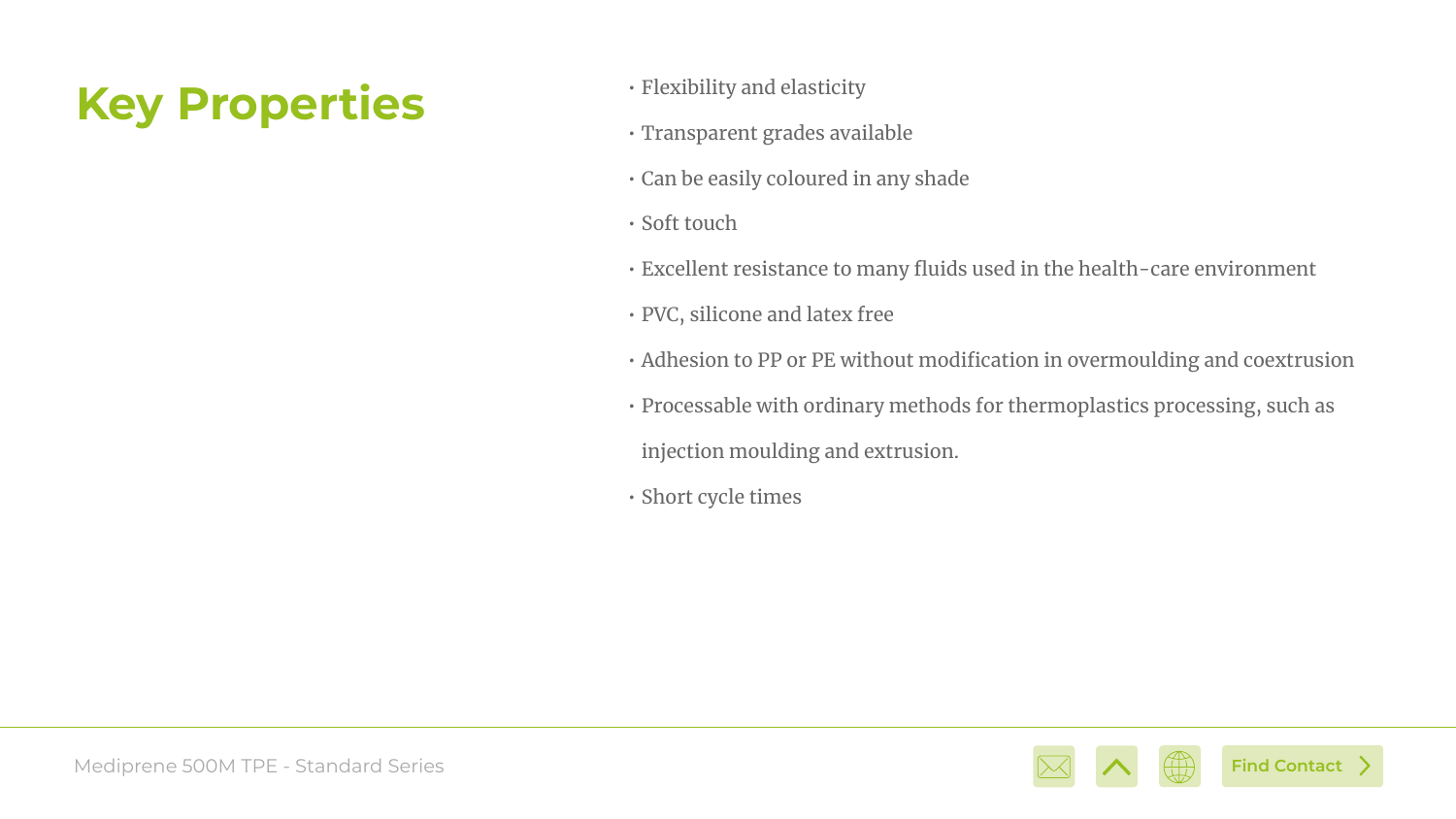Mediprene thermoplastic elastomers can be used in various applications such as face masks, continence care products, connectors, IV systems, intubation equipment, seals, resealable membranes, drip chambers, wound care products, tubing, medical packaging and soft touch grips on medical devices. We are continuously working with our customers to develop new applications for Mediprene compounds.



# <span id="page-13-0"></span>**Application Examples**





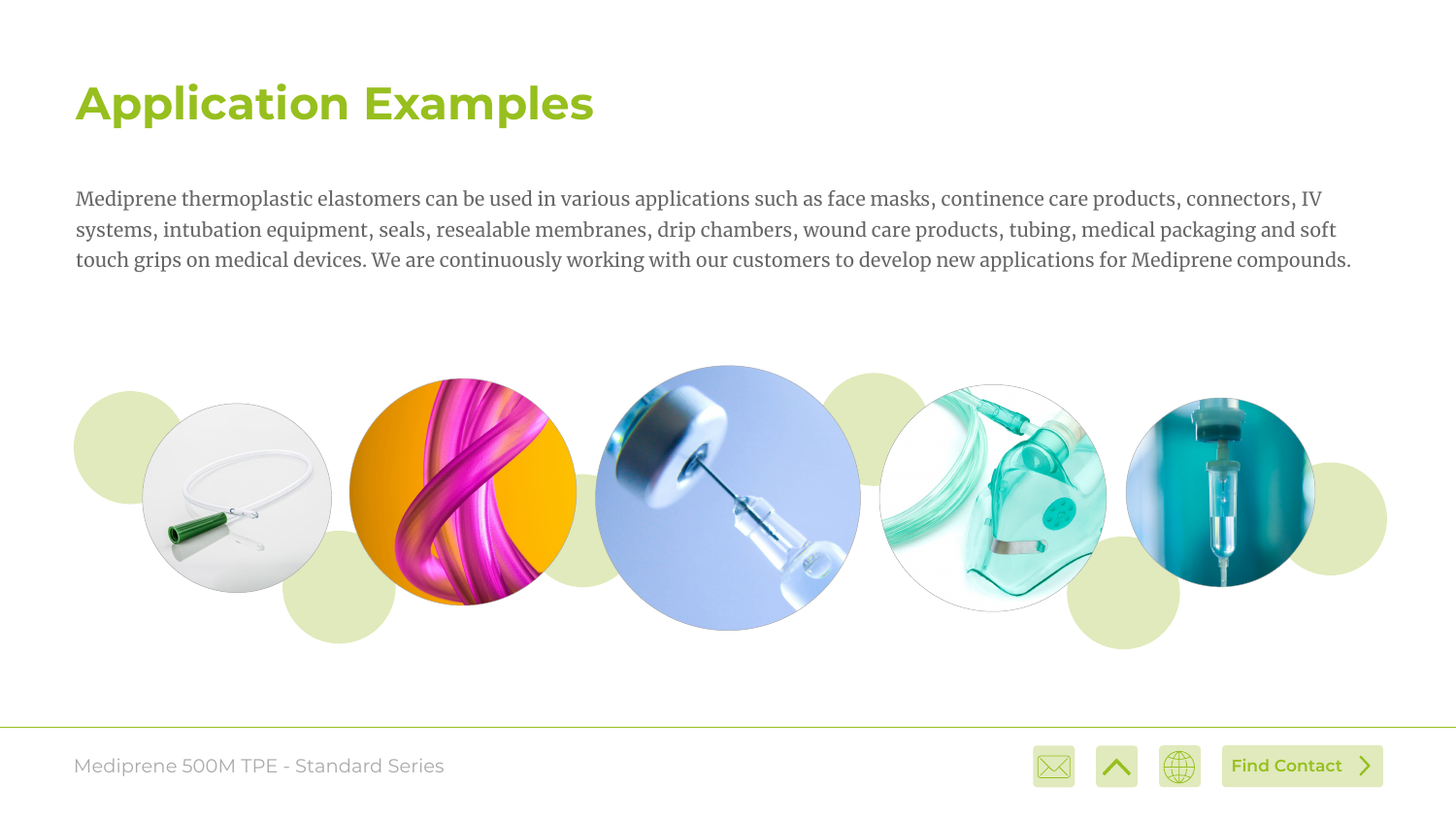Many medical devices are sterilized prior to use, sometimes several times during their lifetime. Therefore it is important that the materials used retain their properties after numerous sterilizations.

Representative Mediprene grades have been sterilized with the following methods:

- Steam/Autoclave
- Ethylene oxide (EtO)
- Gamma irradiation (25 kGy and 50 kGy)

Their properties have been evaluated before and after sterilization. This investigation shows that ethylene oxide sterilization is the most gentle sterilization method for Mediprene thermoplastic elastomers.

# <span id="page-14-0"></span>**Sterilization Performance**

**[Download Sterilization Guide](https://www.hexpol.com/tpe/what-we-offer/mediprene-tpe/)**



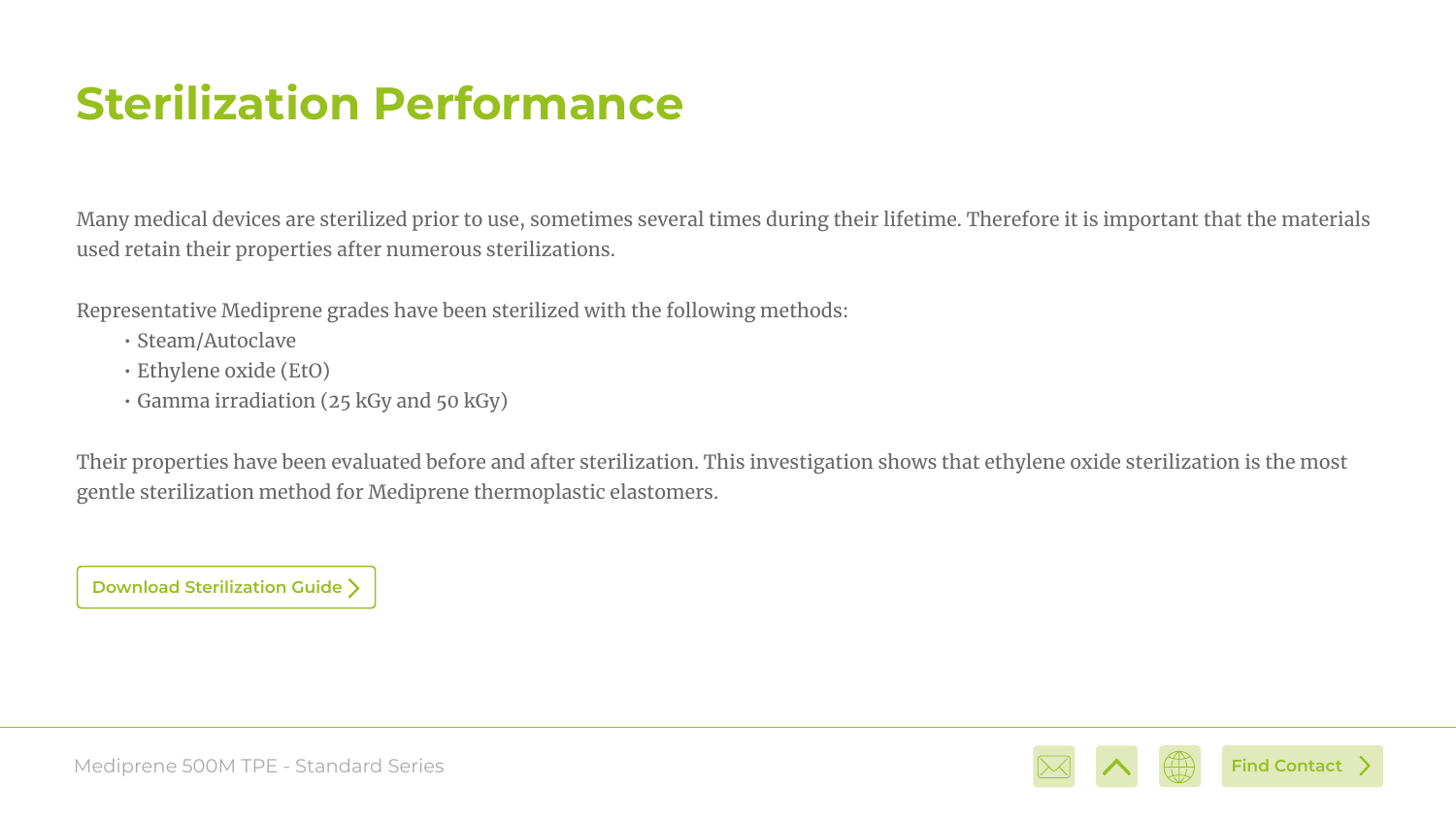# <span id="page-15-0"></span>**Typical Mediprene 500M Standard Series Grades**

| $\overline{O}$                                                                                                                                       | $Q \cap$<br>うくう<br>こくう | $\Box$<br>$\circ$<br>$\overline{\circ}$ |      |                 |     |                   | tion<br>$\frac{10}{10}$ at $\frac{2}{5}$ | $\pm$<br>- 2    | D1238            |
|------------------------------------------------------------------------------------------------------------------------------------------------------|------------------------|-----------------------------------------|------|-----------------|-----|-------------------|------------------------------------------|-----------------|------------------|
| Mediprene 500000M                                                                                                                                    | OA                     | Translucent                             | 0.89 |                 | 0.1 | 0.2               | 1000                                     | $5\overline{)}$ | 100 <sup>5</sup> |
| Mediprene 500050M                                                                                                                                    | 5 A                    | Translucent                             | 0.89 | $\overline{2}$  | O.1 | 0.2               | 1000                                     | 74              | 3 <sup>2</sup>   |
| Mediprene 500120M                                                                                                                                    | 12A                    | Translucent                             | 0.89 | $\overline{4}$  | 0.2 | 0.5               | 900                                      | 23              | 30 <sup>3</sup>  |
| Mediprene 500200M-03                                                                                                                                 | 20 A                   | Translucent                             | 0.89 | $\overline{4}$  | 0.3 | 0.8               | 800                                      | 12              | 3 <sup>4</sup>   |
| Mediprene 500250M-03                                                                                                                                 | 25 A                   | Translucent                             | 0.89 | $\overline{2}$  | 0.4 | 0.9               | 550                                      | 12              | 5 <sup>4</sup>   |
| Mediprene 500300M-03                                                                                                                                 | 30 A                   | Translucent                             | 0.89 | 5               | 0.7 | 1.3               | 700                                      | 15              | 20 <sup>4</sup>  |
| Mediprene 500350M-03                                                                                                                                 | 35 A                   | Translucent                             | 0.89 | 6               | 0.8 | 1.5               | 800                                      | 16              | $0.5^3$          |
| Mediprene 500400M-03                                                                                                                                 | 40 A                   | Translucent                             | 0.89 | 6               | 7.0 | 1.8               | 700                                      | 20              | 10 <sup>4</sup>  |
| Mediprene 500450M-03                                                                                                                                 | 45 A                   | Translucent                             | 0.89 | 6               | 1.1 | 2.1               | 650                                      | 21              | 7 <sup>4</sup>   |
| Mediprene 500520M-03                                                                                                                                 | 52 A                   | Translucent                             | 0.89 | $\mathbf{r}$    | 7.4 | 2.6               | 600                                      | 24              | 0.54             |
| Mediprene 500600M-03                                                                                                                                 | 60 A                   | Translucent                             | 0.89 | 10 <sup>°</sup> | 1.8 | 3.1               | 700                                      | 30              | 1.5 <sup>6</sup> |
| Mediprene 500650M-03                                                                                                                                 | 65 A                   | Translucent                             | 0.89 | $10$            | 2.2 | 3.6               | 700                                      | 37              | 2.54             |
| Mediprene 500700M-03                                                                                                                                 | 70 A                   | Translucent                             | 0.89 | 13              | 2.5 | 3.7               | 700                                      | 36              | 5 <sup>4</sup>   |
| Mediprene 500750M-03                                                                                                                                 | 75 A                   | Translucent                             | 0.89 | 15              | 3.1 | 4.5               | 700                                      | 42              | 2 <sup>4</sup>   |
| Mediprene 500800M-03                                                                                                                                 | 80 A                   | Translucent                             | 0.89 | 15              | 3.7 | 5.2               | 700                                      | 45              | 6 <sup>4</sup>   |
| Mediprene 500850M-03                                                                                                                                 | 85A                    | Translucent                             | 0.89 | 20              | 4.9 | 6.5               | 700                                      | 60              | $1^3$            |
| Mediprene 500900M-03                                                                                                                                 | 90 A                   | Translucent                             | 0.89 | 19              | 5.4 | 7.0               | 700                                      | 63              | $7^3$            |
| Mediprene 520350M-03                                                                                                                                 | 35 D                   | Translucent                             | 0.89 | 24              | 6.6 | 8.0               | 700                                      | 70              | 6 <sup>4</sup>   |
| Mediprene 520400M-03                                                                                                                                 | 40 D                   | Translucent                             | 0.89 | 25              | 7.9 | 9.2               | 700                                      | 85              | 10 <sup>4</sup>  |
| Mediprene 520450M-03                                                                                                                                 | 45 D                   | Translucent                             | 0.89 | 33              | 9.9 | $12 \overline{ }$ | 700                                      | 128             | 8 <sup>4</sup>   |
| Mediprene 520580M-03                                                                                                                                 | 58 D                   | Translucent                             | 0.89 | 36              | 16  | 16                | 750                                      | 175             | 6 <sup>4</sup>   |
| ' 4mm, after 15 seconds <sup>2</sup> 190°C/0.325kg <sup>3</sup> 190°C/2.16kg <sup>4</sup> 190°C/5kg <sup>5</sup> 150°C/2.16kg <sup>6</sup> 230°C/5kg |                        |                                         |      |                 |     |                   |                                          |                 |                  |

#### Mediprene 500M TPE - Standard Series









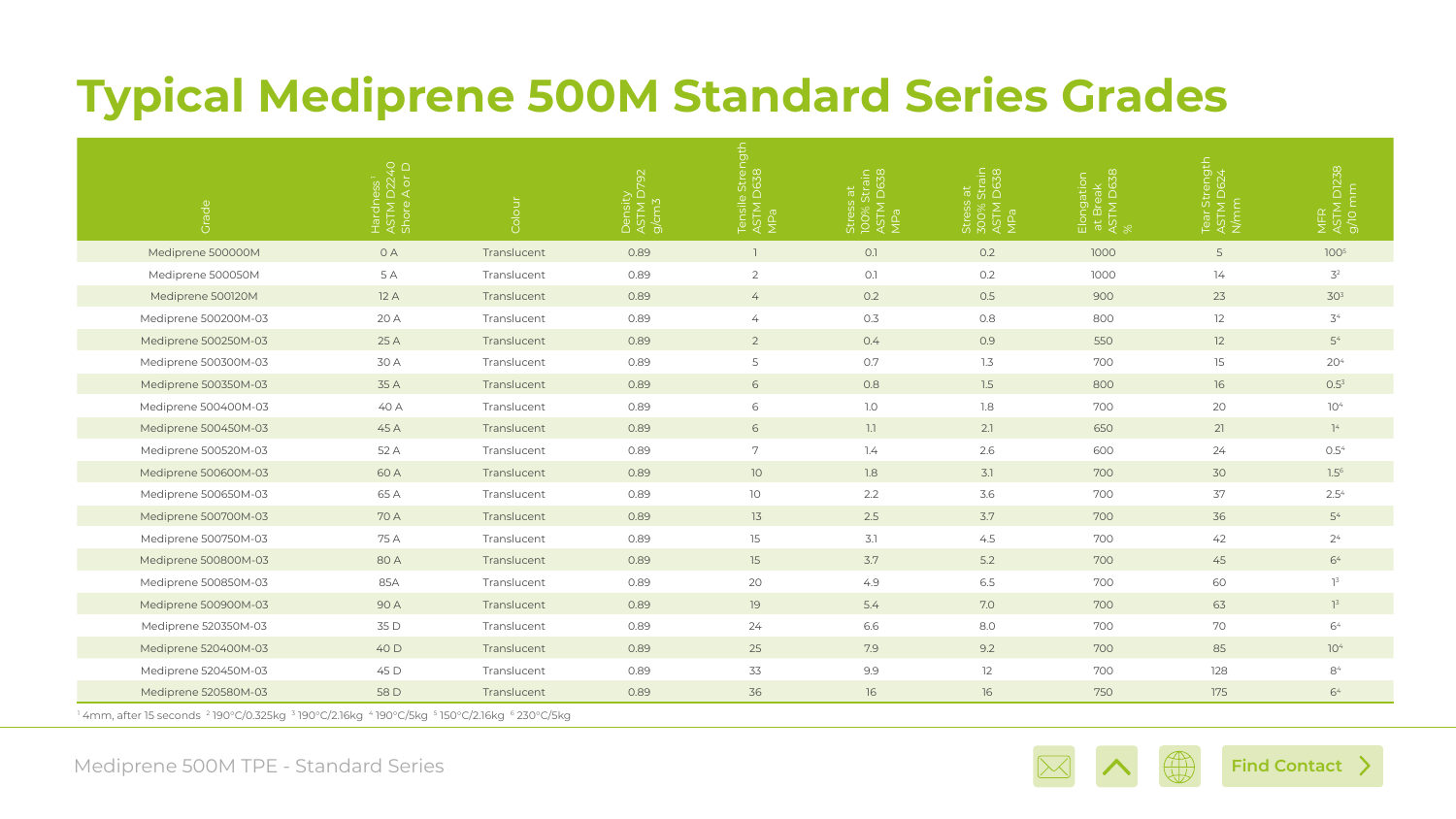Mediprene TPEs can be processed using conventional thermoplastic equipment for injection moulding, extrusion etc. Processing temperatures normally range from 180°C to 210°C. The materials in the standard series are not hygroscopic and do not need predrying.

**SERVICE TEMPERATURE RANGE** : From -50 to max +125°C (depending on hardness)

**COLOURING RECOMMENDATIONS** : For Mediprene compounds, polyolefin based masterbatch is recommended for colouring. Not to violate the high medical status of the Mediprene compound, the colour masterbatch should have passed USP Class VI or comparable tests.

**WASTE DISPOSAL** : All Mediprene TPEs are recyclable in closed loop systems and, where possible, reprocessable during manufacturing. When burned, Mediprene TPEs do not emit toxic fumes.

## <span id="page-16-0"></span>**Processing**

**[Further TPE Processing + Problem Solving Guides](https://www.hexpol.com/tpe/resources/tpe-academy/tpe-processing/)**



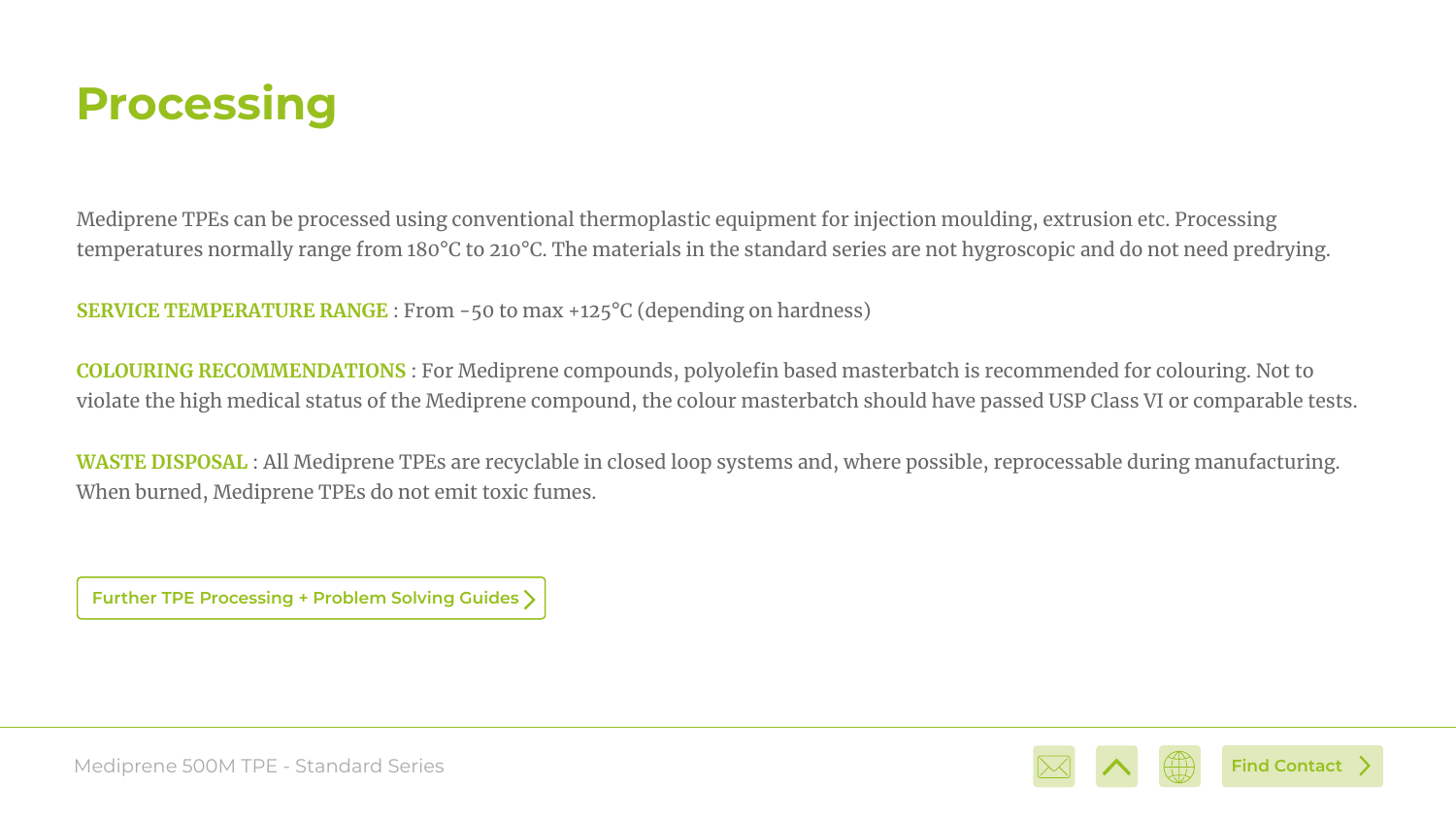# **More Mediprene TPE Ranges**

#### Click for more information



#### **Mediprene® 500M**

**Transparent Series** 















#### **Mediprene®**

Solvent Bondable